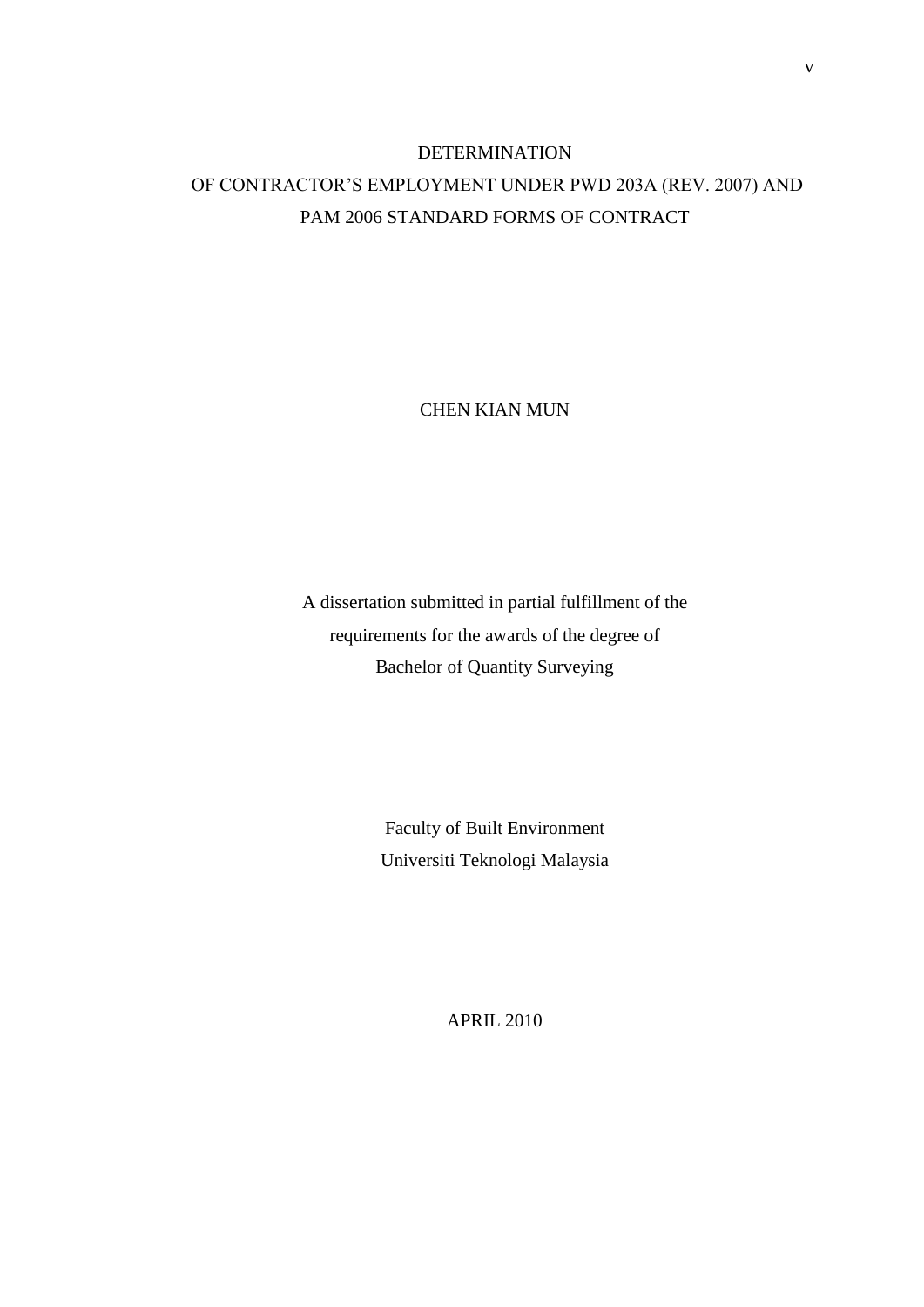## **ABSTRACT**

All standard forms of construction contract contain clauses for determination of contracts. For example, PAM forms, PWD 203A forms, etc. PAM has introduced a new set of standard form entitled PAM 2006 to replace the PAM 1998 to suit the current situation. It is the same with the PWD 203A form where the PWD 203A (Rev. 10/83) has been replaced by the PWD 203A (Rev. 2007). However, based on a preliminary study that had been conducted for the research, it has been found out that both of the employers and contractors may not actually realize their rights, procedures and effects in determining the contractor's employment under the new forms. Hence, this study will focus on the general rights, procedures and effects as a result of determination of the contractor's employment under the new forms. Furthermore, this study was carried out by referring to previous law cases which were collected from the Malaysia Law Journal through Lexis-Nexis Legal Database and all the cases were between the years of 1966 to 2009. However, since there were no cases based on the new forms of contract had been recorded, the analysis would be carried out based on the judgment of the cases which deliberated on the old version of standard forms of contract compared with the provisions which had been stated in the new forms of contract. Finally, the results showed that the new forms PWD 203A (Rev. 2007) and PAM 2006 (With Quantity) are more complex, flexible and more accurate to be used in Malaysia if compared with the old forms PWD 203A (Rev.10/83) and PAM 1998 (With Quantity) in term of general rights, procedures and effects due to the determination of contractor's employment.